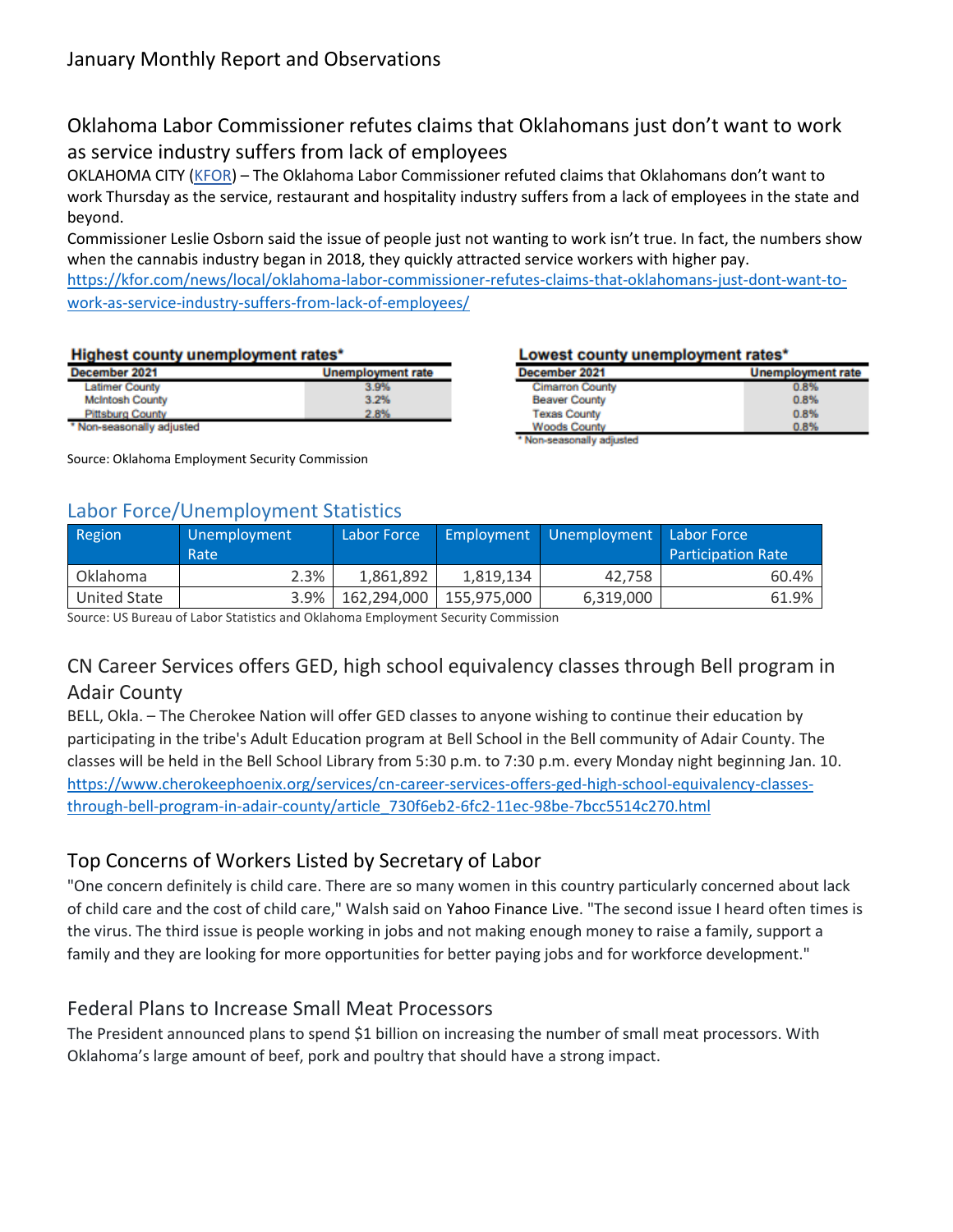

Source: Oklahoma Employment Security Commission

More than 1 million fewer students are in college, the lowest enrollment numbers in 50 years. More than 1 million fewer students are enrolled in college now than before the pandemic began. According to new data released Thursday, U.S. colleges and universities saw a drop of nearly 500,000 undergraduate students in the fall of 2021, continuing a historic decline that began the previous fall.

Community college enrollment is down 13% since fall 2019



Credit: Tien Le/NPR

[https://www.npr.org/2022/01/13/1072529477/more-than-1-million-fewer-students-are-in-college-the-lowest](https://www.npr.org/2022/01/13/1072529477/more-than-1-million-fewer-students-are-in-college-the-lowest-enrollment-numbers-)[enrollment-numbers-](https://www.npr.org/2022/01/13/1072529477/more-than-1-million-fewer-students-are-in-college-the-lowest-enrollment-numbers-)

Bluepeak is putting in fiber-to-home service in several small cities in Oklahoma. Currently announced includes Muskogee, Clinton, Enid, Blackwell, Elk City, Tonkawa, and Stillwater

# GRADY COUNTY RANKS NO. 2 FOR TOP SMALL COUNTIES IN THE U.S. FOR TALENT ATTRACTION

**BY ERIC LONG / INSIDE OKC / JANUARY 14, 2022** 

The Emsi Talent Attraction Scorecard ranked every small county (5k-99k pop.) in the U.S. on talent attraction. [HTTPS://WWW.VELOCITYOKC.COM/BLOG/INSIDE-OKC/GRADY-COUNTY-RANKS-NO.-2-FOR-TOP-SMALL-](https://www.velocityokc.com/blog/inside-okc/grady-county-ranks-no.-2-for-top-small-counties-in-the-u.s.-for-talent-attraction/?back=super_blog)[COUNTIES-IN-THE-U.S.-FOR-TALENT-ATTRACTION/?BACK=SUPER\\_BLOG](https://www.velocityokc.com/blog/inside-okc/grady-county-ranks-no.-2-for-top-small-counties-in-the-u.s.-for-talent-attraction/?back=super_blog)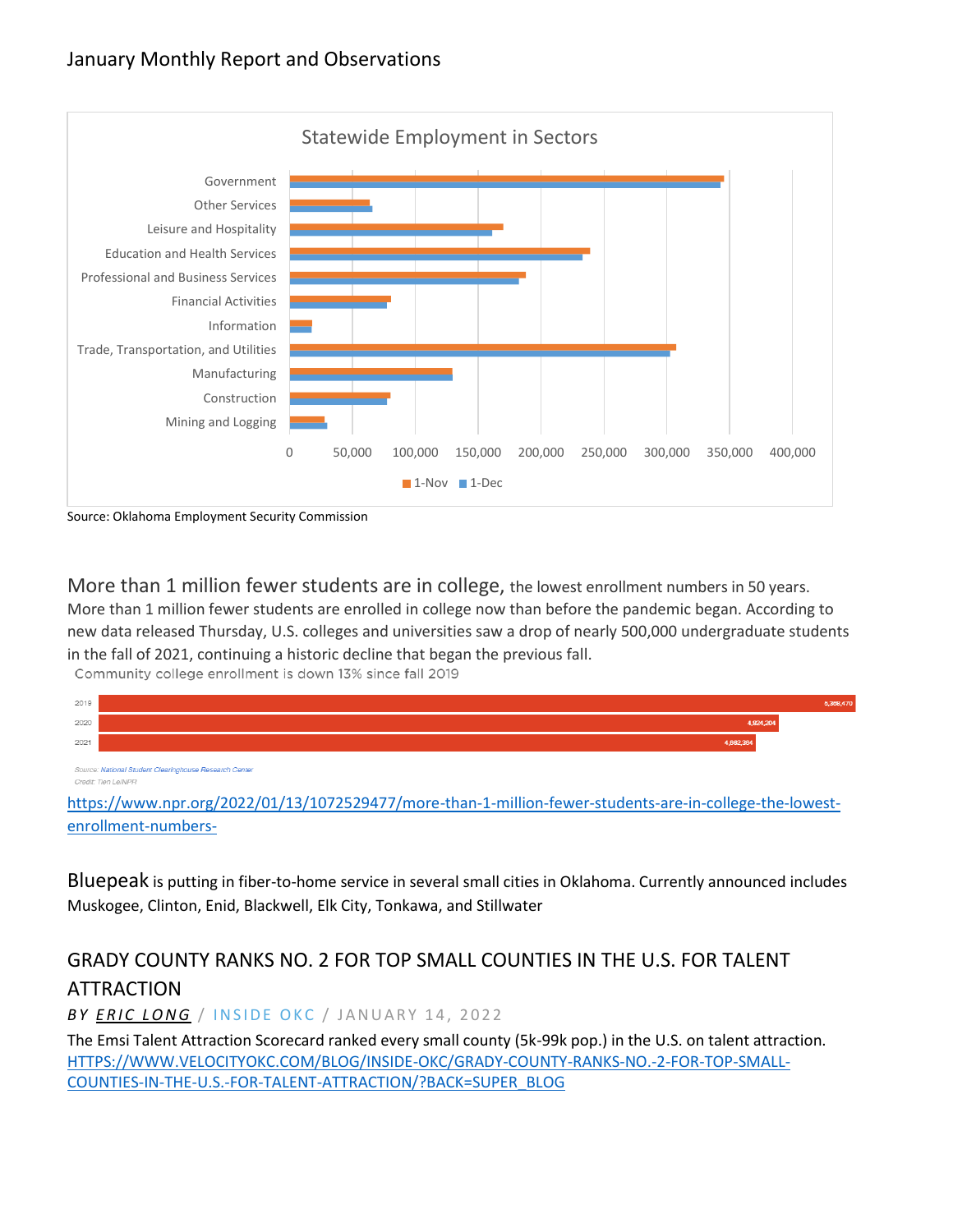# CULTIVATING CODERS CREATING HOPE FOR UNDERSERVED RESIDENTS; CHAMBER LOOKS TO EXPAND PROGRAM

BY **CHAMBER STAFF** / ECONOMY / JANUARY 20, 2022

More than two dozen students from Millwood Public Schools and eight women in the ReMerge diversion program graduated in 2021 from computer programming classes offered by New Mexico-based Cultivating Coders. [HTTPS://WWW.VELOCITYOKC.COM/BLOG/ECONOMY/CULTIVATING-CODERS-CREATING-HOPE-FOR-](https://www.velocityokc.com/blog/economy/cultivating-coders-creating-hope-for-underserved-residents-chamber-looks-to-expand-program/?back=super_blog)[UNDERSERVED-RESIDENTS-CHAMBER-LOOKS-TO-EXPAND-PROGRAM/?BACK=SUPER\\_BLOG](https://www.velocityokc.com/blog/economy/cultivating-coders-creating-hope-for-underserved-residents-chamber-looks-to-expand-program/?back=super_blog)

### \$6 Million Grant to OSU

Department of Defense awarded Oklahoma State University a grant to develop education programs in science, technology, engineering and math for economically disadvantaged or underrepresented students. [https://www.velocityokc.com/blog/economy/dod-grant-for-osu-aims-to-increase-more-engineers-from](https://www.velocityokc.com/blog/economy/dod-grant-for-osu-aims-to-increase-more-engineers-from-underrepresented-populations/?back=super_blog)[underrepresented-populations/?back=super\\_blog](https://www.velocityokc.com/blog/economy/dod-grant-for-osu-aims-to-increase-more-engineers-from-underrepresented-populations/?back=super_blog)

### 2022's States With the Highest Job Resignation Rates

<https://wallethub.com/edu/states-with-highest-job-resignation-rates/101077#video>

| Rank          | State                   | Resignation<br>Rate<br>(Latest<br>Month) | Resignation<br>Rate (Last<br>12<br>Months) |
|---------------|-------------------------|------------------------------------------|--------------------------------------------|
| 1             | Alaska                  | 5.20%                                    | 3.80%                                      |
| $\mathcal{P}$ | Wyoming                 | 4.70%                                    | 3.22%                                      |
| 3             | Georgia                 | 3.90%                                    | 3.59%                                      |
| 4             | Kentucky                | 3.80%                                    | 3.42%                                      |
| 5             | Montana                 | 3.90%                                    | 3.25%                                      |
|               |                         |                                          |                                            |
| 24            | Oklahoma                | 3.00%                                    | 3.02%                                      |
|               |                         |                                          |                                            |
| 47            | Massachusetts           | 2.20%                                    | 2.18%                                      |
| 48            | Washington              | 2.00%                                    | 2.33%                                      |
| 49            | Pennsylvania            | 2.00%                                    | 2.13%                                      |
| 50            | District of<br>Columbia | 2.00%                                    | 1.91%                                      |
| 51            | New York                | 2.00%                                    | 1.83%                                      |

Source: WalletHub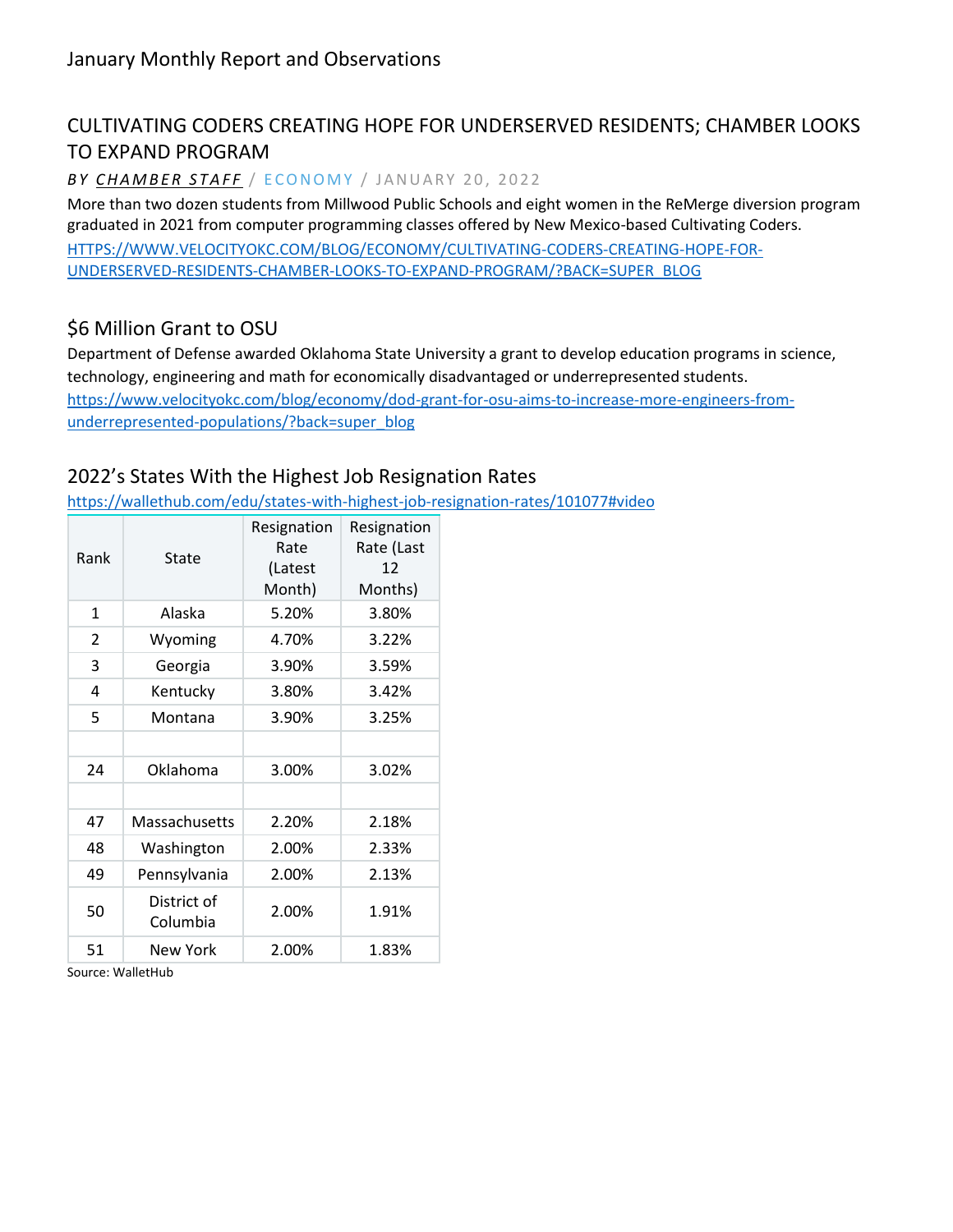### January Monthly Report and Observations

#### Toxic Culture Is Driving the Great Resignation

<https://sloanreview.mit.edu/article/toxic-culture-is-driving-the-great-resignation/>

#### How Culture 500 Company Attrition Rates Compare Within Industries

During the Great Resignation, companies within the same industry have experienced varying degrees of attrition.



#### Top Predictors of Attrition During the Great Resignation

The authors analyzed the impact of more than 170 cultural topics on employee attrition in Culture 500 companies from April through September 2021. These five topics were the leading predictors of attrition. Each bar indicates the level of importance of each topic for attrition relative to employee compensation. A toxic culture is 10.4 times more likely to contribute to attrition than compensation.

| Importance relative to compensation                    |
|--------------------------------------------------------|
| <b>Toxic corporate culture</b>                         |
| ■ 10.4                                                 |
| Job insecurity and reorganization<br><b>13.5</b>       |
| <b>High levels of innovation</b><br>$\blacksquare$ 3.2 |
| Failure to recognize employee performance<br>- 29      |
| Poor response to COVID-19<br>$\blacksquare$ 1.8        |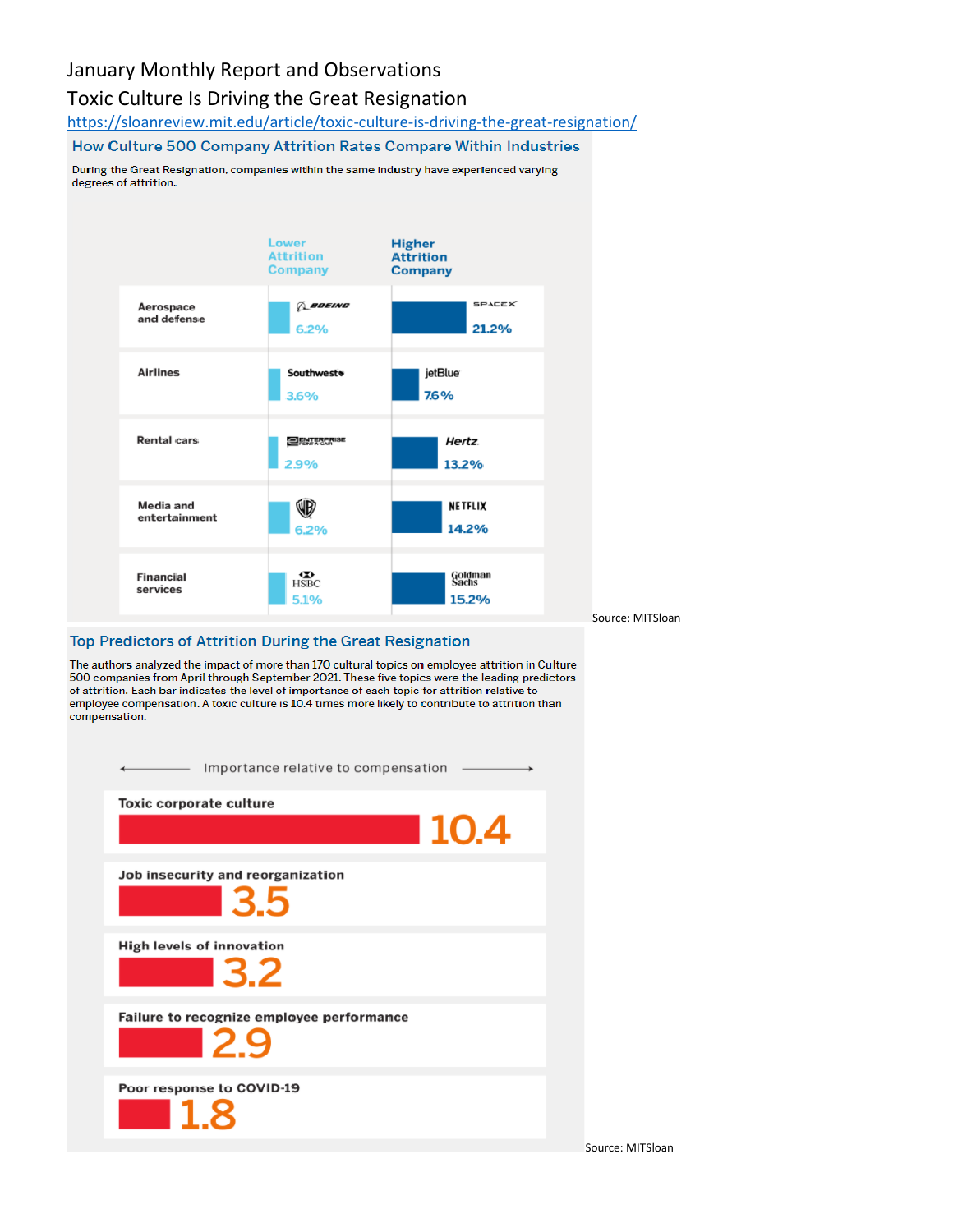# January Monthly Report and Observations

#### Child care workers are vanishing and it's hurting the entire economy

By [Alicia Wallace,](https://www.cnn.com/profiles/alicia-wallace) CNN Business Updated 9:46 AM ET, Fri January 28, 2022

San Francisco (CNN Business) Since losing one-third of its workforce at the outset of the pandemic, the child care [industry](https://www.cnn.com/2021/12/16/politics/child-care-hiring-crisis/index.html) has seen a jobs recovery that's been slow and incomplete. And now it's starting to backslide. After shedding 4,500 jobs from September through November, preliminary estimates from the US Bureau of Labor [Statistics](https://beta.bls.gov/dataViewer/view/timeseries/CES6562440001) show that the child day care services industry lost another 3,700 jobs in December.

A [new academic working paper](https://www.nber.org/papers/w29641) published earlier this month found that disruptions to school and child care services resulted in a reduction in parents' hours worked. Child care closures also disproportionately affected lower-income families, according to the research from Kairon Shayne D. Garcia and Benjamin W. Cowan at Washington State University.

<https://www.cnn.com/2022/01/28/economy/child-care-labor-force-declines/index.html>

Moviemaker Magazine has ranked Oklahoma City as number 13 among big cities for Best Places to Live and Work as a Moviemaker in 2022. Oklahoma moved up two spots from last year. Higher than both Kansas City and Dallas, but lower than Austin.

| Industry                                                                 | Total/Unique (Jan 2022) |
|--------------------------------------------------------------------------|-------------------------|
| Health Care and Social Assistance                                        | 13,446 / 4,652          |
| Administrative and Support and Waste Management and Remediation Services | 9,361 / 3,822           |
| Retail Trade                                                             | 9,984 / 3,345           |
| Professional, Scientific, and Technical Services                         | 7,302 / 3,129           |
| Manufacturing                                                            | 6,469 / 2,645           |
| Accommodation and Food Services                                          | 4,405 / 1,806           |
| Finance and Insurance                                                    | 3,570 / 1,375           |
| Information                                                              | 2,433 / 1,058           |
| Other Services (except Public Administration)                            | 2,884 / 1,030           |
| Wholesale Trade                                                          | 2,733 / 891             |
| Construction                                                             | 3,460 / 854             |
| Transportation and Warehousing                                           | 2,953 / 790             |
| <b>Educational Services</b>                                              | 1,515 / 699             |

#### Oklahoma Industries with the Most Job Postings in January

Source: EMSI – economicmodeling.com-2021.1